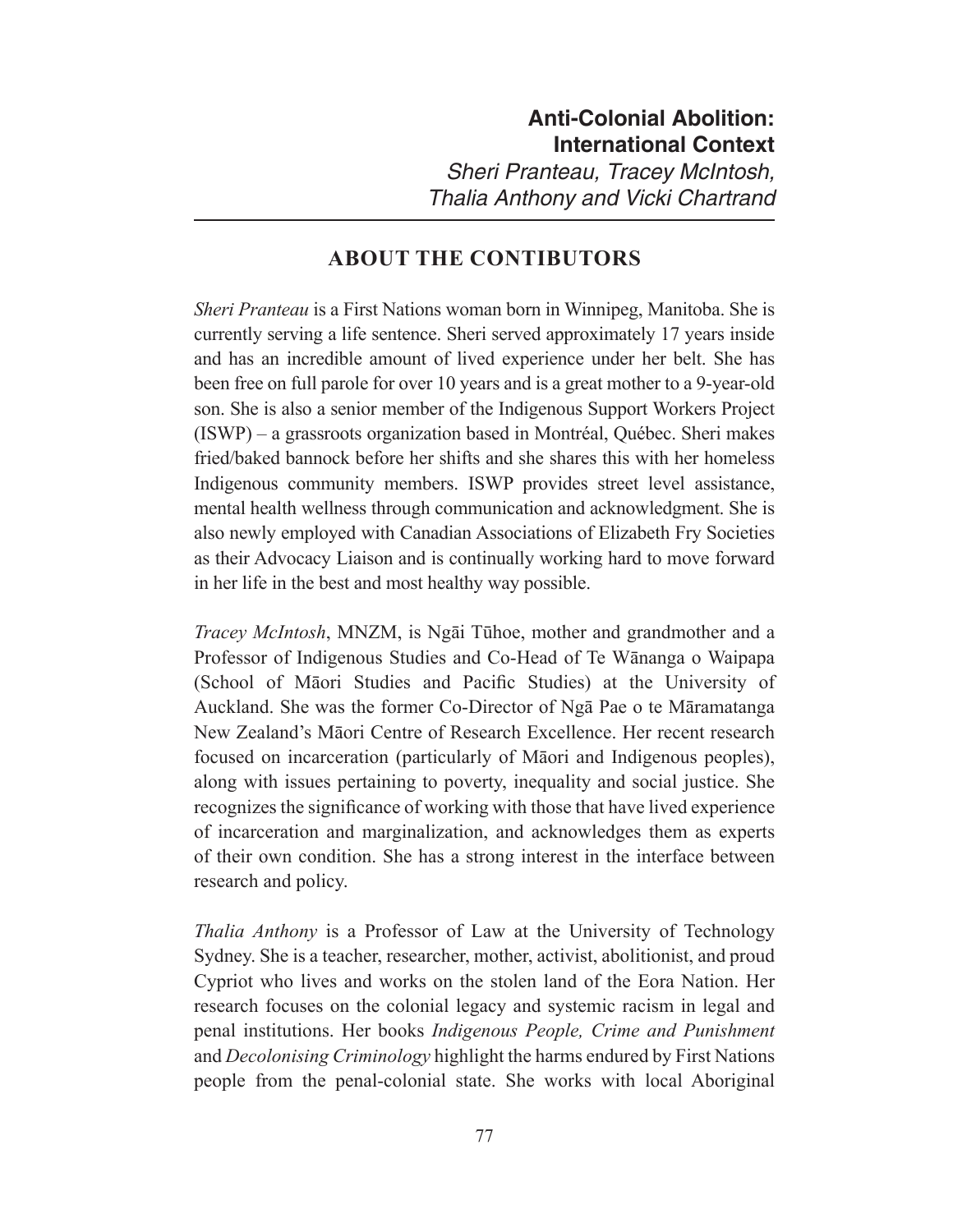organizations such as Deadly Connections and Aboriginal Legal Services to strengthen sites of resistance and further self-determination.

*Vicki Chartrand* is a Mama and Associate Professor in the Sociology Department at Bishop's University, Quebec located on unceded Abenaki territory and Adjunct Professor in the Department of Criminology at the University of Ottawa located on unceded Algonquin and Anishinabek territory. Her work centres on collaborating for and with women and children, Indigenous communities, and people in prison. Pm8wzowinnoak Bishop's kchi adalagakidimek aoak kzalziwi w8banakii aln8baïkik.

## **ROUNDTABLE**

The discussion below reflects the first part of the two-part NAISA virtual conference roundtable (14 and 21 June 2021). This roundtable explores the international context of anti-colonial abolitionism across the lands known as Australia, Canada, and New Zealand (Aotearoa). A second roundtable, which also appears in this special issue of the *Journal of Prisoners on Prisons*, articulates an anti-colonial abolitionism approach within a local context of the Prairies region in the land known as Canada. We start by honoring the First Nations people of these lands, pay our respects to Elders past and present, and recognize that sovereignty was never ceded by First Nations peoples across these lands.

*Vicki*: Given what has been happening on the world scene with the international movement of Black Lives Matters, we have been hearing a lot more conversation around abolition. For me, I have been involved in abolition thinking and organizing for over 20 years, but many do not know what abolition is. These panels are a good opportunity to be a part of the abolition conversation and understandings, which is more than bringing down carceral or policing systems, but also building community. First, what is abolition and anti-colonial abolitionism to each of us?

*Tracey*: For one, abolition is about what it is to be human and what our responsibilities are to each other. That is a really important element of abolition, particularly anti-colonial abolition, that allows us to really think much more closely and much more strongly about our relationships with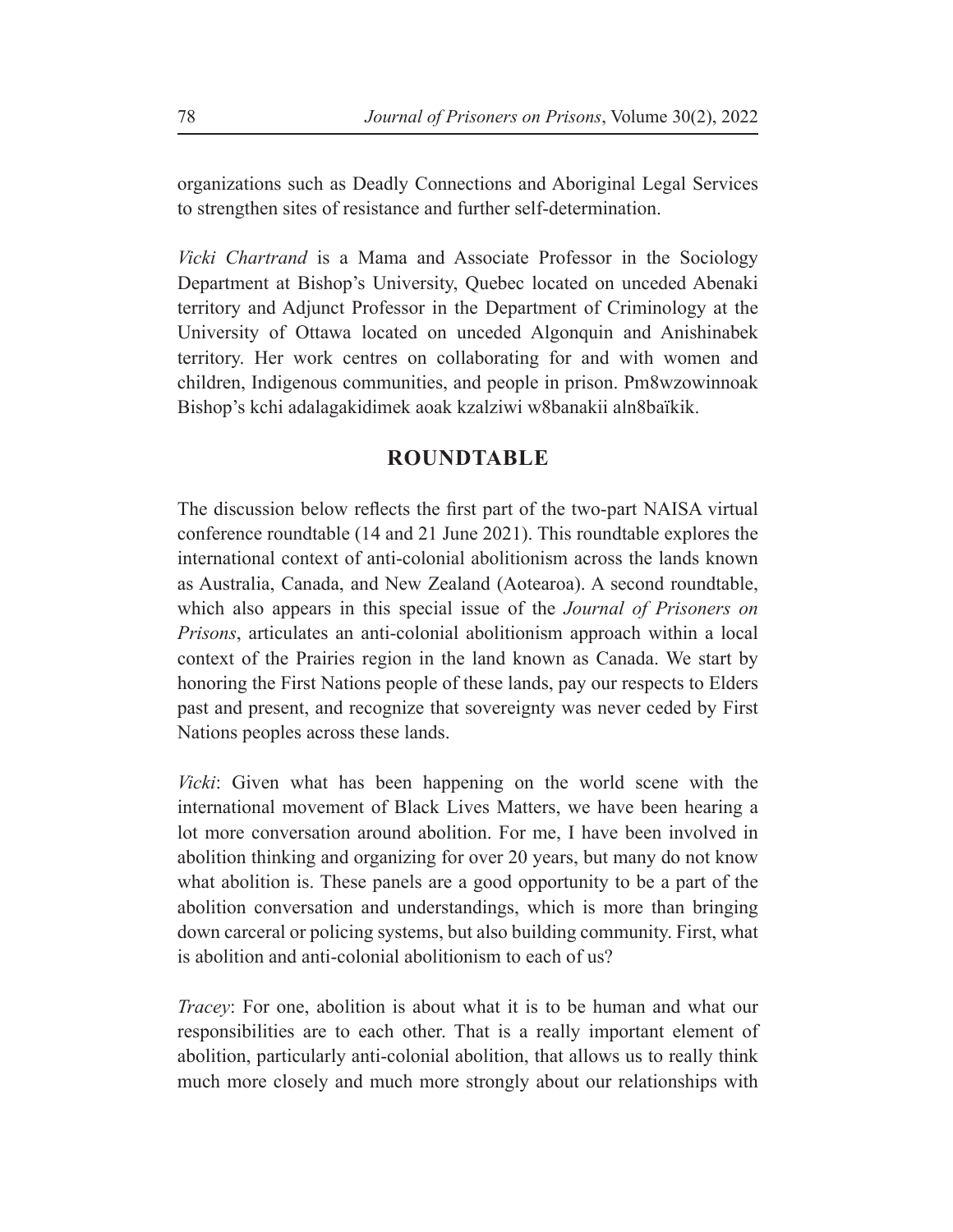each other, with our lands, with our waters and with our people – people that we love, people that we protect, and those people who have been harmed and who have gone on and harmed others. An important element of abolition is thinking about ways of creating a space where everyone can flourish. Abolition sits in a space, that does not ignore harm, but recognizes what produces and reproduces harm. Abolition is an emancipatory project.

To have true abolition is creating the conditions for a just society. For me, abolition sits within a space of decarceration, especially from prisons, but also from all carceral spaces. I think 20 years ago, people could hardly imagine the possibility of it. Prisons are such a monolithic element of our social lives. As Angela Davis (2003) said, we can't imagine a world without them, but today more people understand that you cannot incarcerate away racism. You cannot incarcerate poverty. You cannot incarcerate any social problem.

*Sheri*: I think about abolition in terms of the government sitting at the table with us and honouring the land and treaties that they have signed – that they would invest in the communities and clean water, access to housing, and programs, rather than millions upon millions of dollars to lock us away. I know firsthand because I sat in prison for close to 19 years and it is always a struggle. It is just insanity where the cycle is always the same with the idea that we "just need more prisons". We need to put more money into more prisons and more guards and more this, and it just continues. If they invested in the communities with programs, healing, water and wellness, we would be able to take care of ourselves, our own communities, our own people.

Before the white people came, we had our trading system. Nobody was homeless. Nobody was hungry. Everybody had their place. Everybody had their life. Yes, we fought amongst ourselves. We fought each other. But we lived sustainably. Our communities and our tribes, we survived and lived well. Then the Europeans came. And with them came alcohol, guns, and destruction of everything that we had. They did not discover anything. They just invaded.

*Vicki*: I am reminded of Art Solomon (1990), an Ojibwe man who would fight for his people in the prisons, who was quoted saying "We were not perfect, but we had no jails, we had no taxes… no wine and no beer, no old peoples' homes, no children's aid society, we had no crisis centres. We had a philosophy of life based on the Creator. We had our humanity".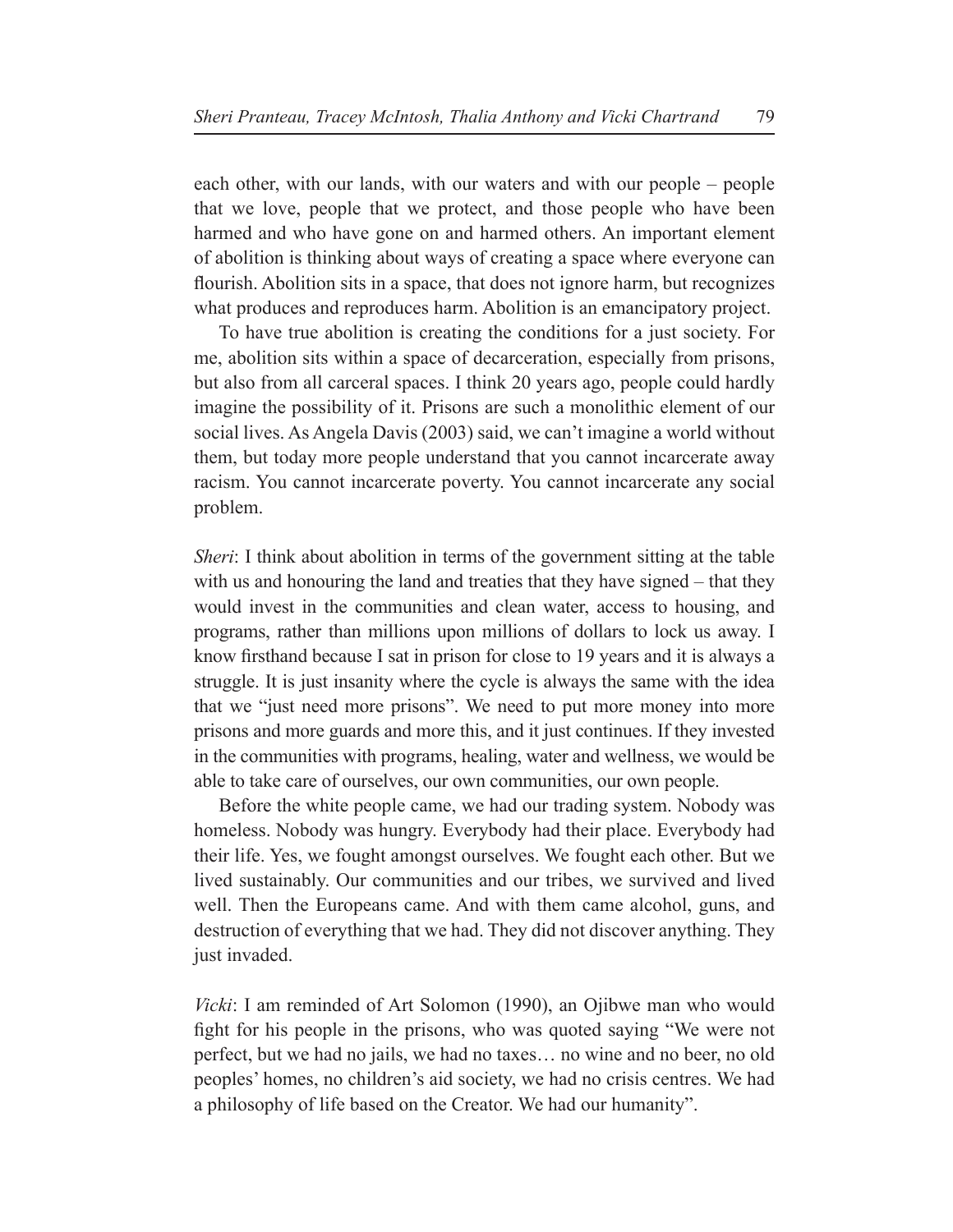*Sheri*: Right. You hear it in the in the songs, the stories and the teachings. Our people have to fight just to be human, to be recognized as human, especially as women who are murdered and disappeared on a daily basis. The problems will not just go away without a massive change like with abolition.

*Thalia*: I am really hearing Sheri. I think when we talk about abolition, we bring a different set of values. We bring values that are strengths-based. We believe in our humanity. We believe that people are good. We believe that we have the power to create a society where we can care about one another. The opposite to abolition is oppression that create humans as deficits who we can harm and even kill. Oppression also manifests in terms of the ongoing stealing of land, destruction of cultural heritage, the stealing of this nation's children.

Abolition requires shifting these ways and is necessarily anti-colonial because colonization sets up and reproduces these beliefs and power structures. Like Vicki noted, before colonization, there were no prisons. There were other ways in which harms were dealt with, but prisons were not a part of the response. Indigenous societies flourished and, in Australia, flourished for tens of thousands of years in the harshest of conditions. Abolition is about displacing all forms of prisons, which take many forms in colonial societies, not only penal institutions, but also child protection and mandatory mental health facilities.

*Thalia*: Many forms of oppression need to be unsettled. It does not just start and end at the prison gates, but the prison is a real signifier of how we dehumanize people. Aileen Moreton-Robinson (2015) refers to it as "white patriarchal sovereignty" that orders the hierarchy of humans in settler colonies. We had a doubling of the rates of Indigenous incarceration over the last decade in Australia. First Nations women make up over a third of the female prison population, and yet only one percent of the adult population. The women tend to be criminalized for minor things like traffic offending, offensive language and breaching a justice order.

Despite First Nations women going in for relatively short amounts of time, it can disrupt their whole lives and the lives of their families. It prevents women from growing up the next generation and passing on culture. A major source of concern are the numbers of First Nations women who are dying in custody and the circumstances in which they die reflect a horrific neglect on the part of the system. For example, one woman was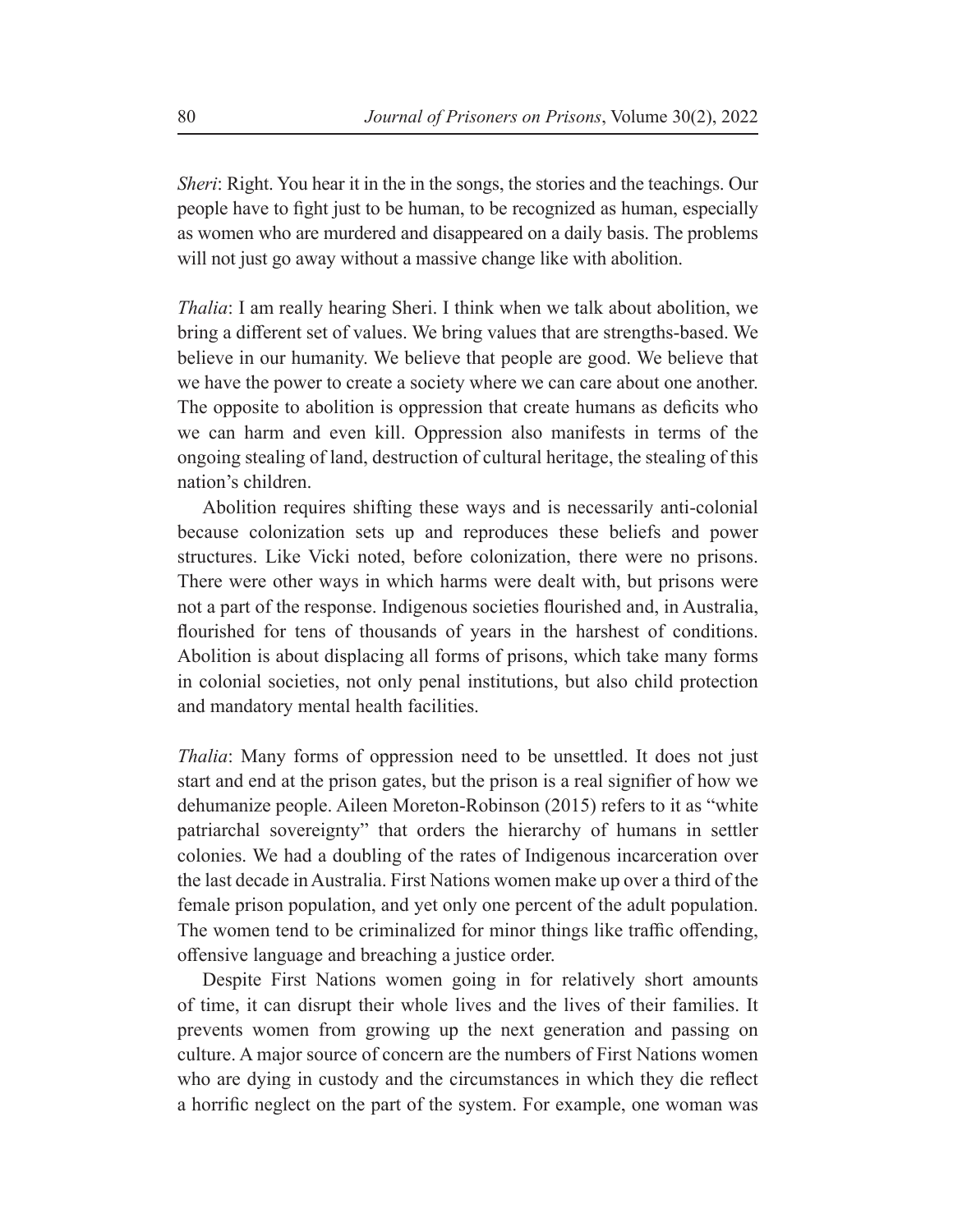not treated for septicemia because she was stereotyped as a drug addict. Another woman was arrested for being intoxicated on a train and left to die in a police station, while, on that same night, a non-indigenous woman who was picked up by the police was escorted home by the police and not even charged. The only way I think to change this system is to abolish it.

*Tracey*: In New Zealand, our Maori women make up sixty-three per cent of the prison population. Those between the ages of 16 and 25 are even greater up to 80-90 percent. I want to read a poem that helps contextualize these numbers. It was written by a woman who goes by the pseudonym of Maia who was arrested at 14 years of age, convicted at 15 years of age and entered the adult system at 16 years of age.

She Screams. She screams heartbreak and betrayal. Yet no one even stopped. She screams heartache and capture. Yet she was instantly dropped. She screams of mourning mothers whose eyes are red from crying. She screams her soul of departure to avoid the fear of dying. She screams for honesty and love to cherish forever. She screams to God to please keep my mind together. She screams of lost hope and searches for one to confide. She screams for a shield that she can - so she can run and hide. She screams for answers and treasures to seek and find. She screams for acceptance only to lose her mind. She screams of blinded pain that everyone's too busy to hear. She screams silently and drowns in a thousand tears. She screams with high pitch, enough to make you deaf. She screams and screams and screams till she has no breath. She screams with hurt and suffering, to some that may seem violent. She screams for an ending to her misery and torment. She screams louder and louder till her heart turns to stone. She screams out loud, but quietly holds it in. She screams for acceptance for her committed sin. She screams her heart out so she can finally speak. She says she felt it all, too strong to be weak.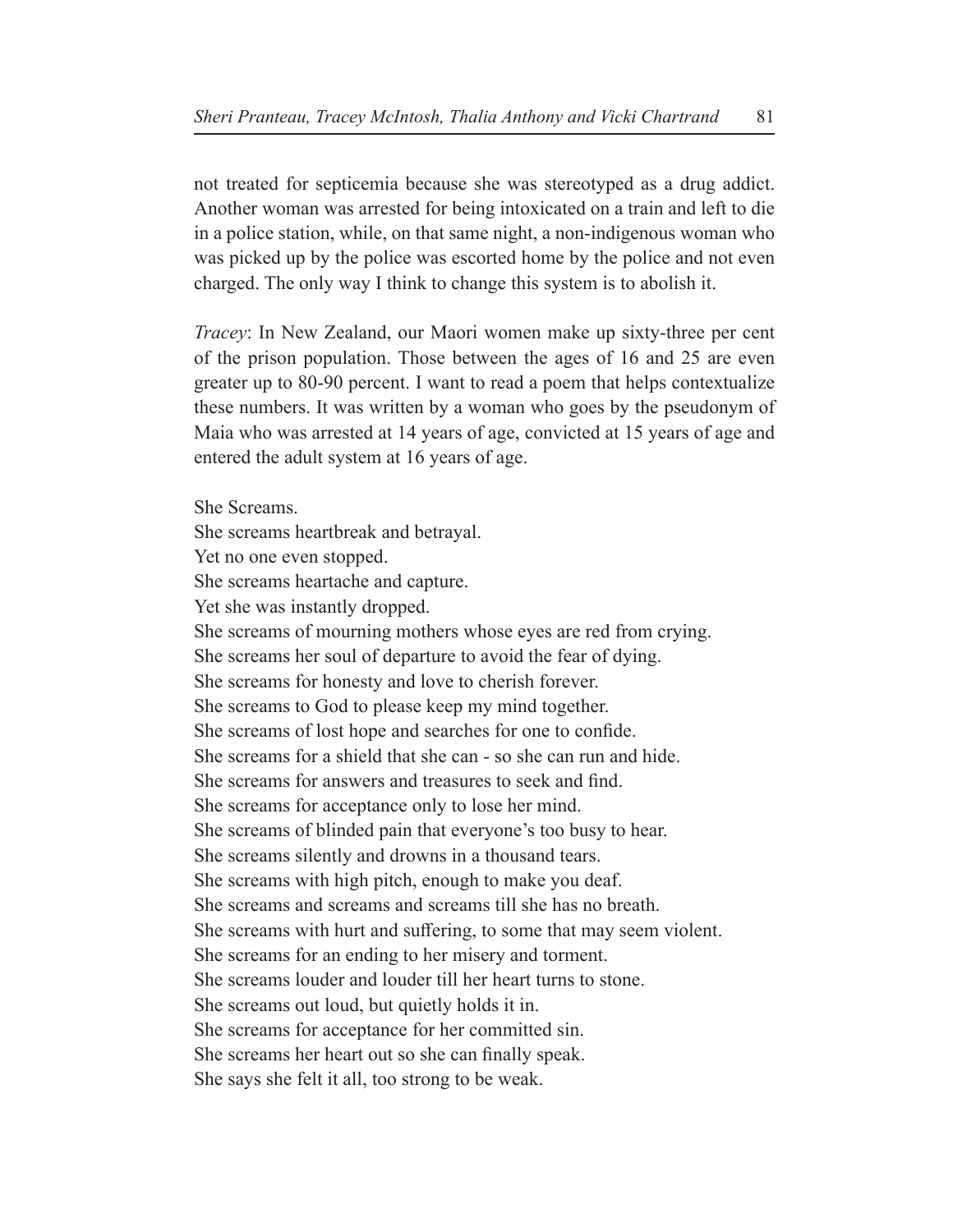*Vicki*: What a powerful poem. Thank you for sharing that with us Tracey. I cannot echo enough the importance and centrality of those with the lived expertise to abolition, and how much we all learn and benefit from listening to folks like Sheri and the people who write that kind of poetry. It is not a coincidence that where we are talking from – New Zealand, Australia, and Canada – that we are all seeing the same systemic criminalization of Indigenous people across the land. As Thalia tells us, we cannot simply reform the system. Since the inception of the system, it has been reform after reform, after reform. This ongoing onslaught of attention and energy only reaffirms and reinforces what the systems does and what it has been designed to do.

In Canada, since the 1960s when we started to see a move to "Indigenize" the system to address overarching incarceration disparities, we have only seen an ongoing increase in the incarceration of Indigenous people every single year, while the general prison population has been decreasing. The idea of reform is a dead end.

*Tracey*: Moana Jackson, a prominent Maori legal scholar and philosopher, who has been working in the space of abolition for almost his entire life, talks about how the colonial imperative and the carceral imperative are so entwined. For abolition, it is important that we also address and seek to retrace state, colonial, neocolonial, legislative, structural, political, economic, cultural, institutional, religious, and collective forms of violence. When I think about Moana Jackson who talks about both the colonial imperative to dispossess, to extract, to shift, to move, to take, we also see that very much within the carceral imperative too, which is to segregate, to take away, to extract, and then to concentrate people in a particular way.

We have this incredible social cost that constantly reproduces harm, but it is also fully funded. So, I call it fully funded failure. When you think about the costs of our system in New Zealand, where we spend 1.2 billion dollars to lock up our people every year, when you compare that level of expenditure to what we put into our treaty settlements, where the treaty settlements allow people to flourish, to allow them to have their mana motuhake – their self-determination, their self-determining ways of being – but instead we see this significant investment in failure and that it's always the same people who bear the burden of that failure.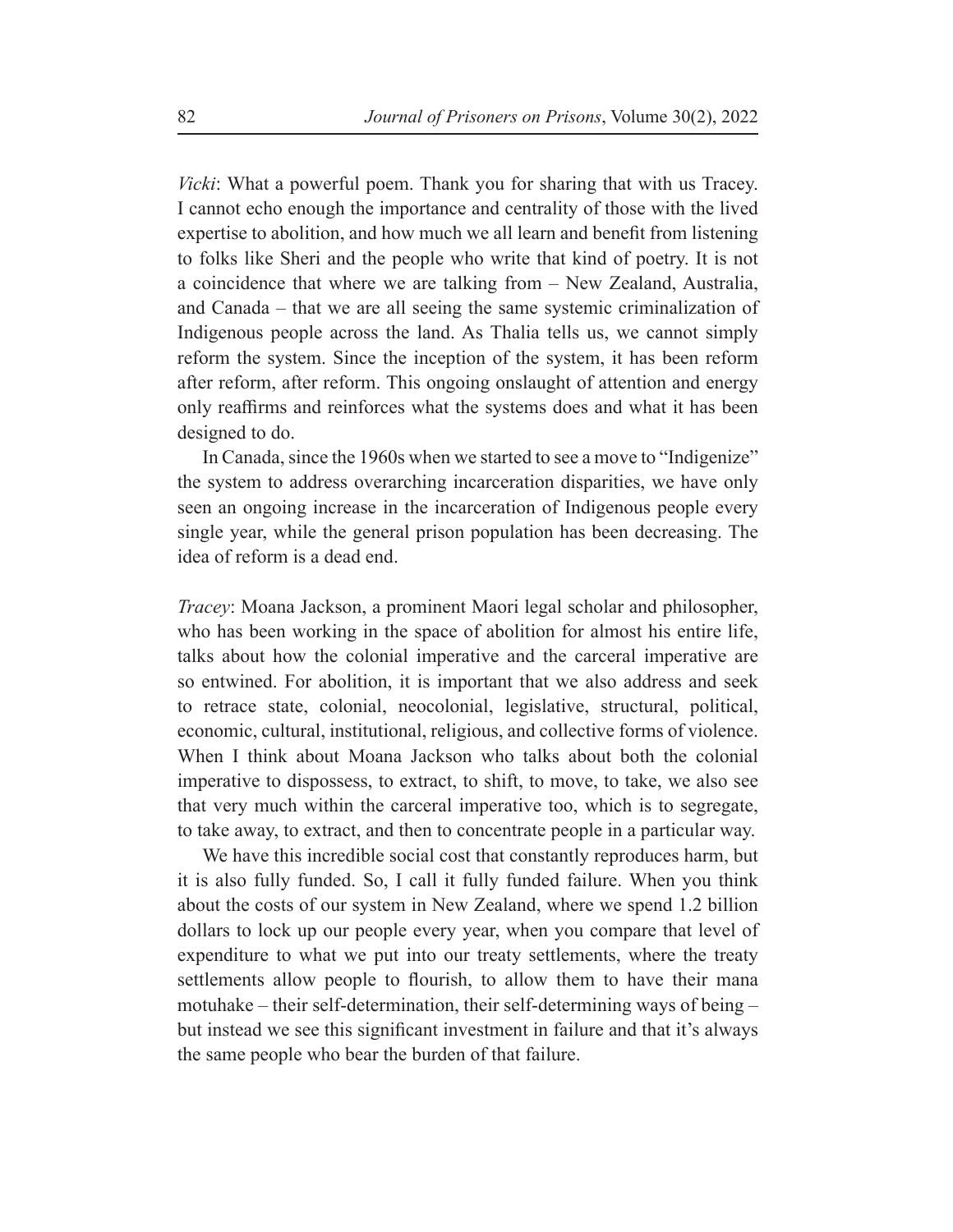*Vicki*: This brings us to our next topic of how we came to abolition or, perhaps, how it found us. For me, having grown up in abuse it was not hard to grasp how the prison was an extension of the same kind of abuse I experienced. It is an absolute control over your life – the dispossession from who you are and what you believe. It was not a big stretch for me to understand how interpersonal violence is a continuum of what we see in terms of state violence, where all aspects of your life are dominated. In my anti-violence work, I went into prisons and learnt from folks like Sheri along the way who taught me tremendous amounts about this tendency for us to segregate and see people who have been criminalized as somehow different, but also learnt about humanity there.

*Sheri*: I come from a very, I guess you could say, broken family. I learned in my adult life that my grandparents were a part of the residential schools and they suffered. Horrific stories and horrific treatment, and they did not get any type healing from their experiences. And while they were raising me, there was a lot of alcoholism. There were always cases upon cases of alcohol bottles, empties and drinking at my house. My entire family liked to drink. I grew up very closely with one older sister as my other siblings were much older than us and they were not always around.

I realized later that the older siblings were already locked up, already doing time for different situations. Eventually, my grandparents would take me to prisons to see my older siblings. I would visit two different jails, one for the women to see my older sister and then the men's prison to visit one of my oldest brothers. While we would visit my oldest brother, I would also see my cousins. And sadly, in some ways, it was like a family gathering. When I think back and I recollect on all these things, how I was raised, how my grandparents were treated, the alcoholism, the violence, the abuse, it made me very cold as a young child – I became cold to authority. I became cold to my family, their alcoholism, and violence, and their inability to care properly for me and my siblings – there was nothing. It was a lot of hiding behind a bottle, hiding behind anger, hiding behind violence.

At one point I was a part of Child Family Services. Every time ran away, they would catch me and take me right back into the home that I ran from. And when I kept running away, they put me in a lockup with the nuns and the sisters. They took me out of one situation and put me in another situation where now I have these nuns, more people wearing crosses, and they are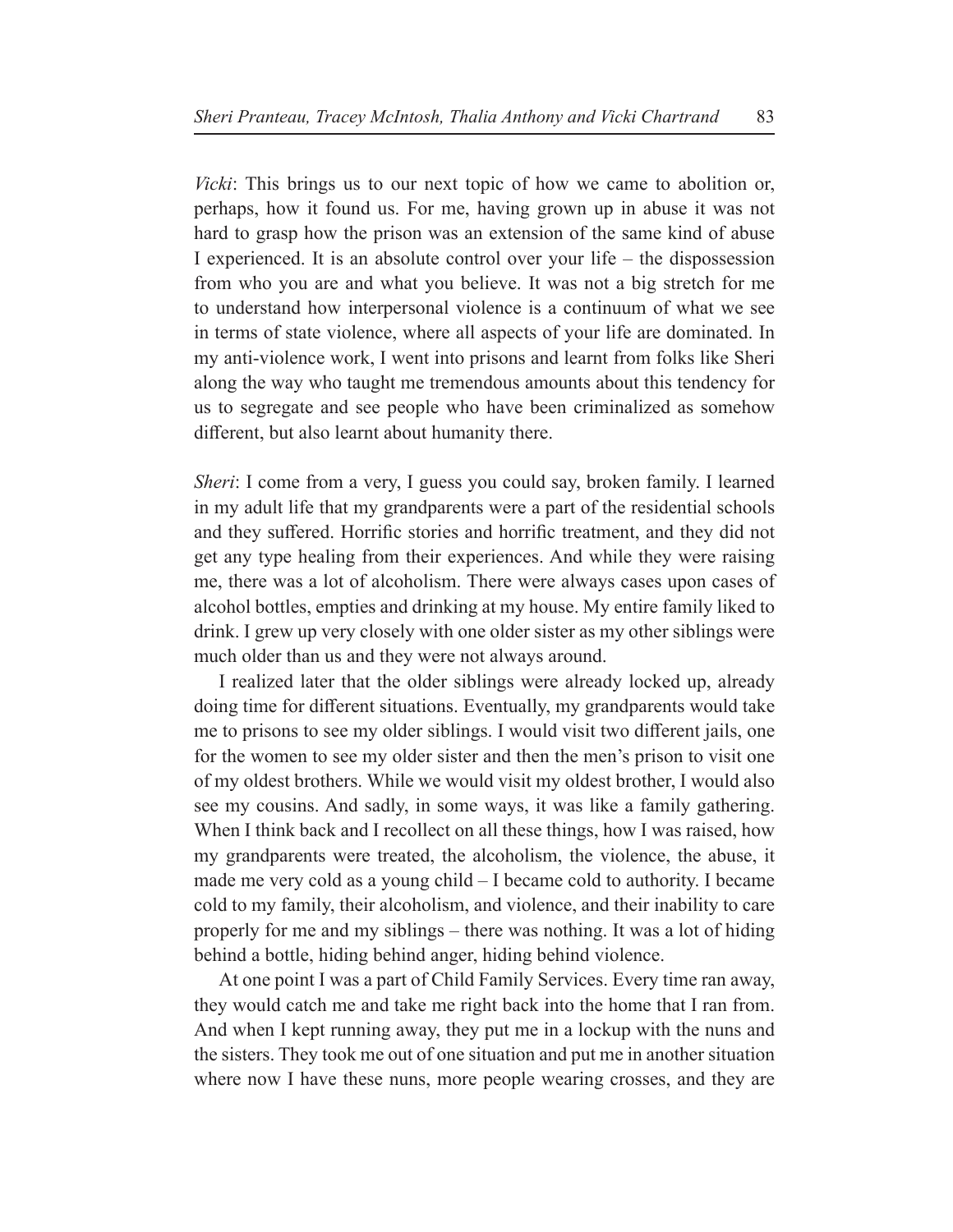praying and forcing me to stay. Everywhere I went, there was just violence, cops and institutions.

And it pushed me. It pushed me into the streets. It pushed me to other street kids. I grew up in Winnipeg, Manitoba in an area called the North End. This part of Winnipeg is considered one of the largest reserves in Canada and was also the murder capital of Canada for many years. It is a very violent place, even today. When I went into the streets, I got caught up with other similar kids, in similar situations, similar family lives, similar grandparents, alcoholism, violence. And we banded together. When my family would not have any food in the cupboards, one of our boys would come get us over to their house where they would have food to eat for that day. This was in the early days when the Aboriginal gangs really started up here in Canada and Winnipeg like the Indian posse, Manitoba Lawyers, or the Overlords. We were a bunch of Indigenous kids, separated by different areas of the city, looking to survive, looking for some type of recognition in our own lives and in our own brokenness. As I think and talk more about it, I realize how depressing it is to grow up in all that craziness, and all that poverty, and all that abuse, and all that violence. Then add to all of that, the police would come with force and that only resulted in more violence. And they take you away to places where there is only more dysfunction. And one day, they took me away.

They took me. Rather than helping in any way, they just took me and they locked me up. They locked me up when I was very young and they said that there was no hope or prospects for me. And this was all based on a crime that I did not even commit. I was in this type of lifestyle – organized crime, street gangs and violence. I was well respected because I was considered solid and I just did not talk; I did not want my family involved or my brothers and sisters of the gangs. I was running. I was trying to survive. You hear a lot about exploitation from gangs, human trafficking and terror, but I never experienced it like that. I never experienced the exploitation of being put out onto the streets to make money for my brothers and sisters. They raised me to be able to defend myself and to stand up, and not to accept the abuses and things that were going on behind closed doors, particularly within the system.

It was those same gang members and people that when I got thrown into the system that told me to write everything down. Every request that you have, write it down. If you have a problem or if somebody said no to you on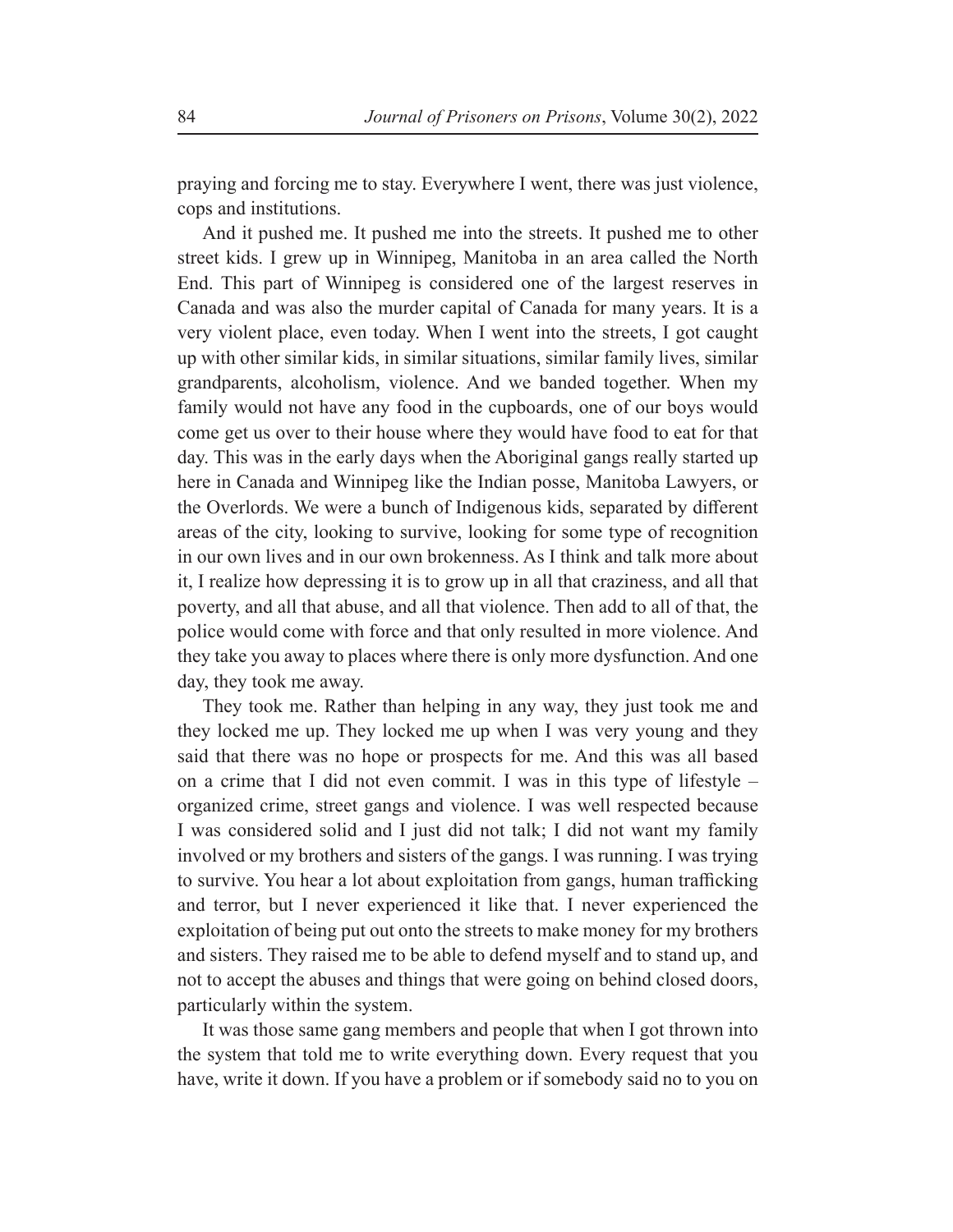a certain date, write it down. Just write everything down. These teachings never came from anyone in authority. Nobody ever gave me guidance or tried to get me out of this situation that I was in.

My coming into abolition was through my experience and treatment. I have been on parole for 11 years. When I was sentenced, I was barred from my city, which means that I was not allowed to go back home. This brought me to Montreal, Quebec when I was released. It was a fresh start, but it took 10 years of trying to have some type of connection with my family. A lot of people have passed away over the years and I have been repeatedly denied returning home. After 21 years, I was allowed to briefly go home last year. I could give so many examples of what brought me to abolition.

I am one of the very few fortunate ones that made it out. Many of our sisters that go inside, they do not make it out. Our spirits are not meant to be incarcerated and we lose so many as a result.

I was a kid. I was a kid when all of this happened. I was not even 18 years old and they just totally screwed my life. It was a lie. It was all a lie. I would observe the requirements and follow my program, but it did not matter. I realized that you cannot trust them. I started reading the law books, all the rules, directives, regulations and legislation. At that point, when the guards would come around, they would have to come with their white gloves. They could not just do what they wanted – I knew my rights. In the end, that is how I survived. I had to educate myself.

*Vicki*: That is amazing. We often see those kinds of resistances and refusals get cast as defiance and non-compliance.

*Thalia*: Thank you so much for sharing that with us Sheri. It really got to my heart. With abolition, I do not think I came to it. I think it came to me. I grew up in a family that was cynical and critical of police, prisons, and child protection. I never knew anything else. My family were activists for generations. I did not have to unlearn any trust in the system. Maybe it is why I became an academic and teacher, as I find there is so much unlearning that students need to open their minds, and it also allows me to constantly learn. The flipside of having grown up with a distrust of the system is that it got me caught up in the criminal justice system, having also been criminalized, arrested and sentenced for involvement in protests, although thankfully not imprisoned. I am always aware that I could wake up one day and not be free. That boundary between people inside and outside has never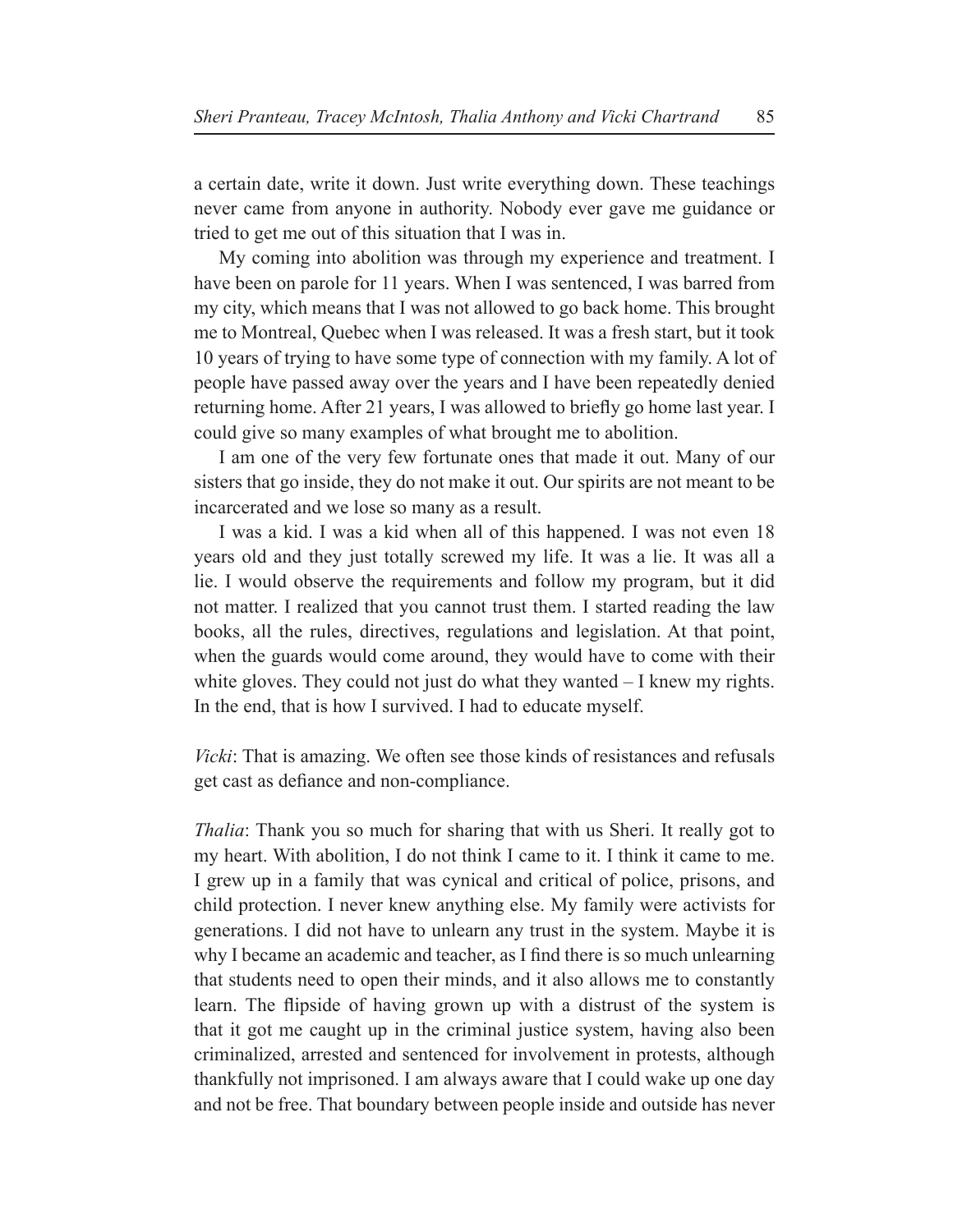been that clear for me. I have never seen people in prison as any different to me. I think our situation with COVID-19 has also increased our awareness of the connections between the people inside and outside, and the risks to life for everyone when we don't care for people inside. We need to share more of our experiences like yours, Sheri. It is important to understand that we are a part of a common humanity. Prisons do not just affect those inside – they impact all of us.

I learnt more about abolition and the language of abolition through some amazing First Nations women like Tabitha Lean and Nayuka Gorrie in Australia, but also Moana Jackson and Tracey McIntosh have helped to give me a vocabulary to be a part of the campaigns. Deb Kilroy from Sisters Inside in Australia has been an absolute trailblazer in the Australian space for abolition and builds on the resounding contribution of Angela Davis.

There is a certain way in which abolitionists must be cautious in how we frame our demands. We also need to do so in ways that helps develop an understanding of abolition that is not something all about destruction, but focused on creation. I see the need for abolition as becoming more and more powerful. I have worked with Aboriginal women in prison who talk not only about the prison as being a threat to their lives, but the ongoing shadow of prison. Like Sheri says, one woman, after she left, told me that it did not matter how hard she tried, her criminal history always follows her around. It never goes away. The way that prison shapes the lives of women and men, by demonizing them and preventing them from fulfilling their potential, shows how diminished society becomes by imprisoning people.

*Tracey*: As an Indigenous woman, I know that there is not one Māori in New Zealand that does not have some association with the prison. There is not one of us that does not have family who have been imprisoned, whether we are looking backward or whether we are looking forward. Like Thalia, I have been blessed in terms the family that I have been brought up where I was surrounded by love. My parents had very progressive politics. There also was not the same sort of unlearning to do, but it was just something that consistently presented itself, even when I was very young. I think I have always been in that space. I have had this incredible opportunity of working and volunteering with people in prisons and particularly in the women's space for a long period of time. I really benefitted from the generosity of others who have given me their knowledge, and given so freely and so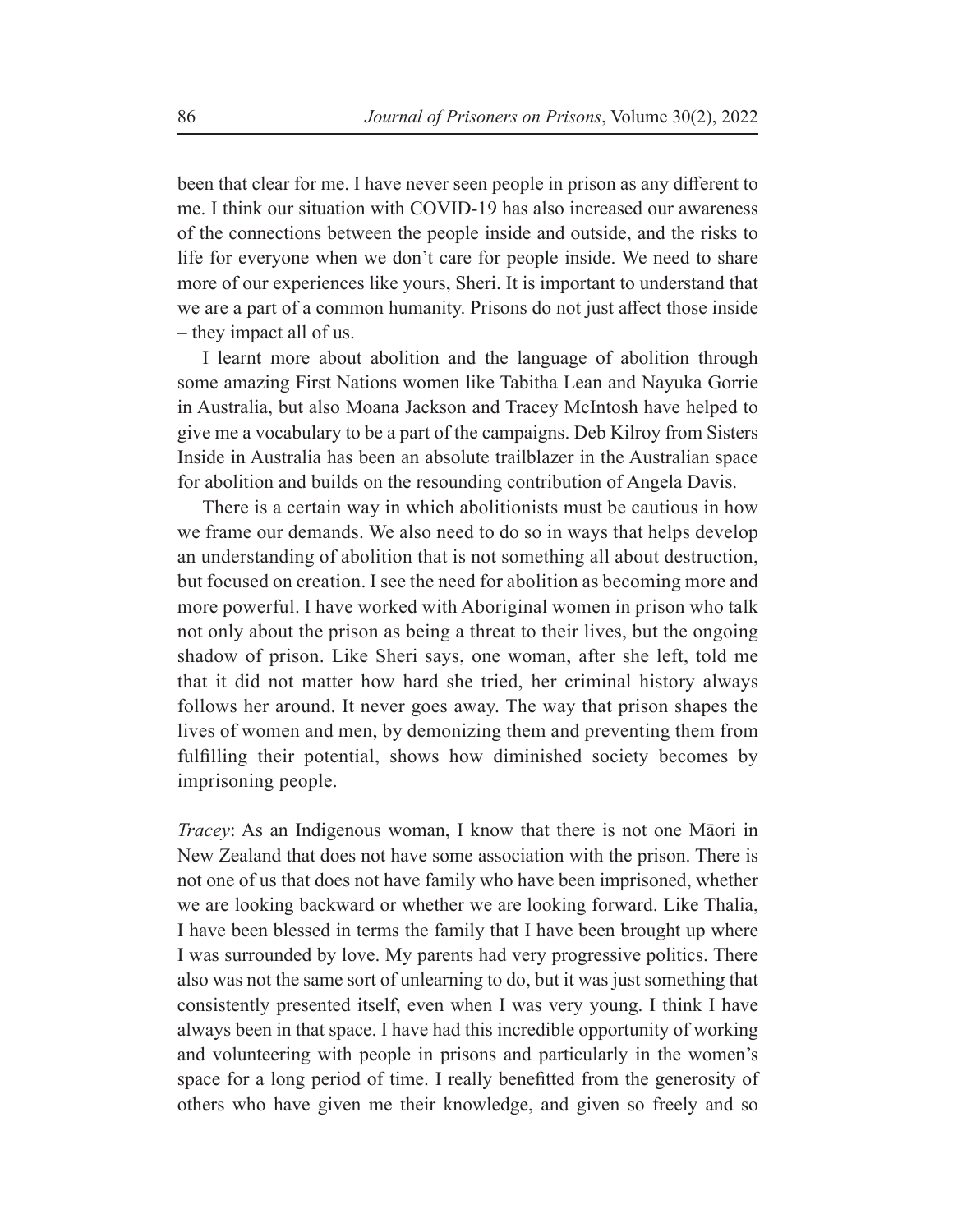openly, often where they are rarely beneficiaries of the knowledge that they impart, the expertise that they impart.

A concept that I draw on is Mokopunatanga. Mokopuna are grandchildren and mokopunatanga is the belief that we must live in a time where our grandchildren's grandchildren will flourish. It is our upholding  $-$  our mokopuna. It is upholding our grandchildren, those that we will not see. One of the things I often talk about is the way that prisons do not just colonize our lands and people, they colonize our futures. And I think that Mokopunatanaga is the response to that. It is thinking about our grandchildren's grandchildren – those that will not be around. For this to happen, we must work from a space of hope. When I was listening to Sheri, and just recognizing that space between hopelessness and hope, I know that all of us in this space that we are now in, to recognize the space and sharing, and the knowledge that Sheri, you have been imparting, is a powerful knowledge that creates the conditions for change. There is something powerful about that type of expert witnessing that opens-up spaces for others, even though in doing it, the emotional costs are still so high. So really, it is just that recognition of the way that knowledge can create the conditions of change, that it's stories, it's stories with analysis, it's stories with evidence.

Abolition feels like it has always been there, but it constantly enhanced. When I am with people like Debbie Kilroy, it is enhanced. When I see our young rangatahi, our young people – Julia Whaipooti, Emmy Rākete – these really young people who are working in that space, it is enhanced. All of these young people working in abolition now and who have a level of creativity, thought, and recognition of the need of lived expertise. I would like to read another poem by a beautiful young woman who takes the name of Maia. She has a life sentence, but she has now been two years released. She has only last week become a mother of twin boys and we hope that those beautiful boys will be the disrupters of this intergenerational violence. This poem is in response to the poem "The Caged Bird" by Maya Angelou (1994).

A time to be caged and a time to be numb, Her beauty and song unheard of by some. A cry of joy or purely from pain, She'll wake up and sing again. No doubt of how her voice will be heard, Whether she sings or shouts, She is still a caged bird.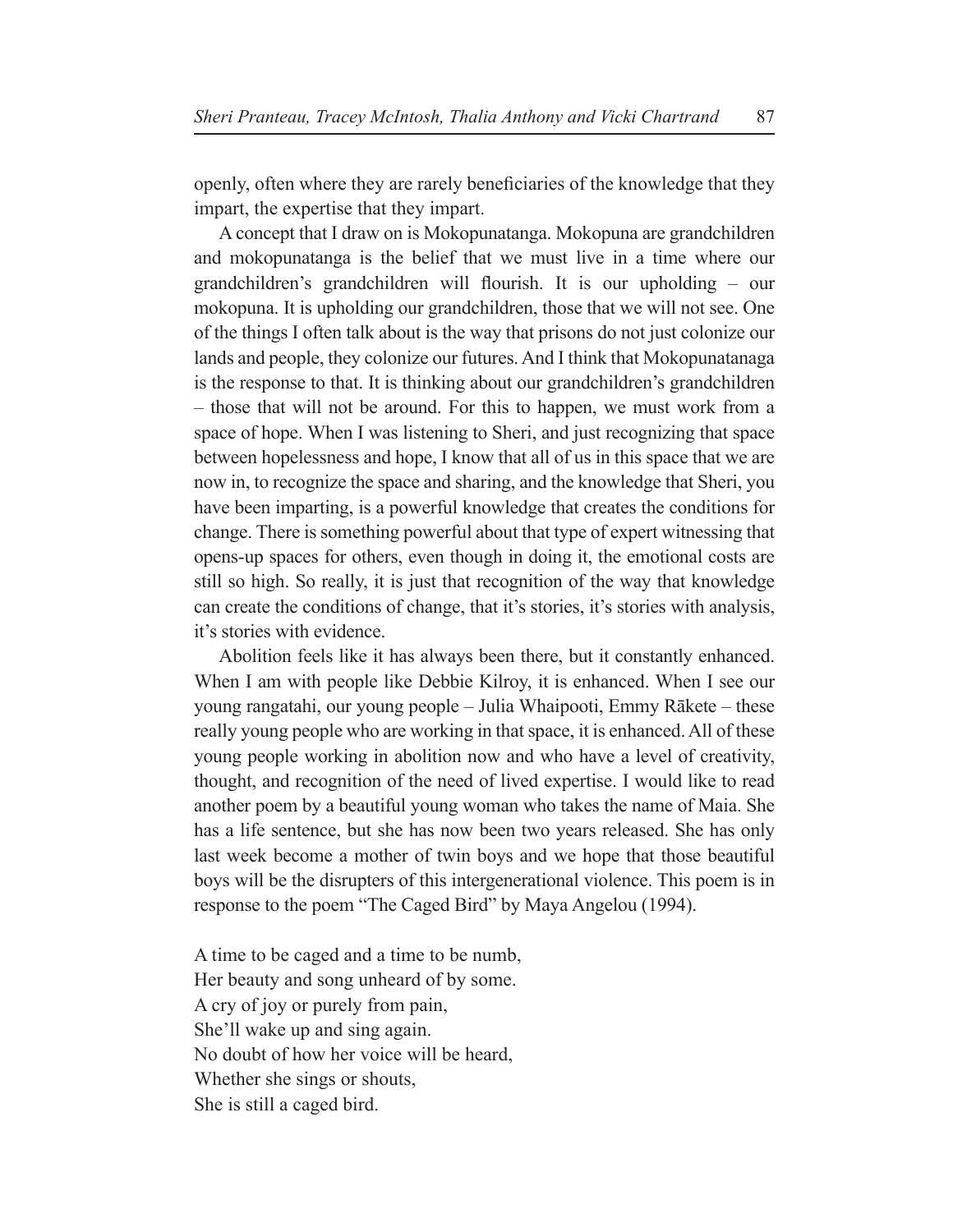Sung with volume as days pass her by,

But how will she know what is beyond the sky? Is it to be happy? Why the caged bird sings unaware of what her life may bring? Or is it a greater power that locks her cage? Someone with fury and someone with rage?

The joys of the songs of freedom and flying are caged in sorrow and belong and dying.

Soft warmth of sun born in mists of rain, sang herself to sleep to try and hide the pain.

Now I know why I sang and what pulled me through.

I question the system, but they had not a clue.

Because deep in mai heart it had a beat.

The wind blew hard, but I got back on mai feet.

I can sing through the pain and all that they dealt.

I would rather be caged than to never have felt.

In the cage, grew old and fell apart.

It gave me a journey, a journey of heart.

*Vicki*: This is a brilliant poem. Thank you again for sharing Tracey. I wish we had endless time to keep this space alive. I love these panels because we can generate so much synergy and creativity for us to share and grow our understandings. To wrap-up, I would like to talk a little about the perils and possibilities that COVID-19 has created for abolition. Certainly, it has exposed and heightened the inherent violence and problems with the system. But at the same time, it has also created possibilities for action that we would have never thought possible, like large scale decarceration in some areas of the globe, including the provinces of Canada. And even now, there are not higher documented rates of crime. As has been noted throughout our talk, abolition is about creating, growing and building.

*Tracey*: One of the things that COVID-19 has shown us in possibilities of what we thought impossible is adequate income and benefits. Virtually overnight, we put in a wage subsidy for all of those could not work in New Zealand. This shows that you can use the levers in very different ways, including other crises like those associated with the prison. Video was also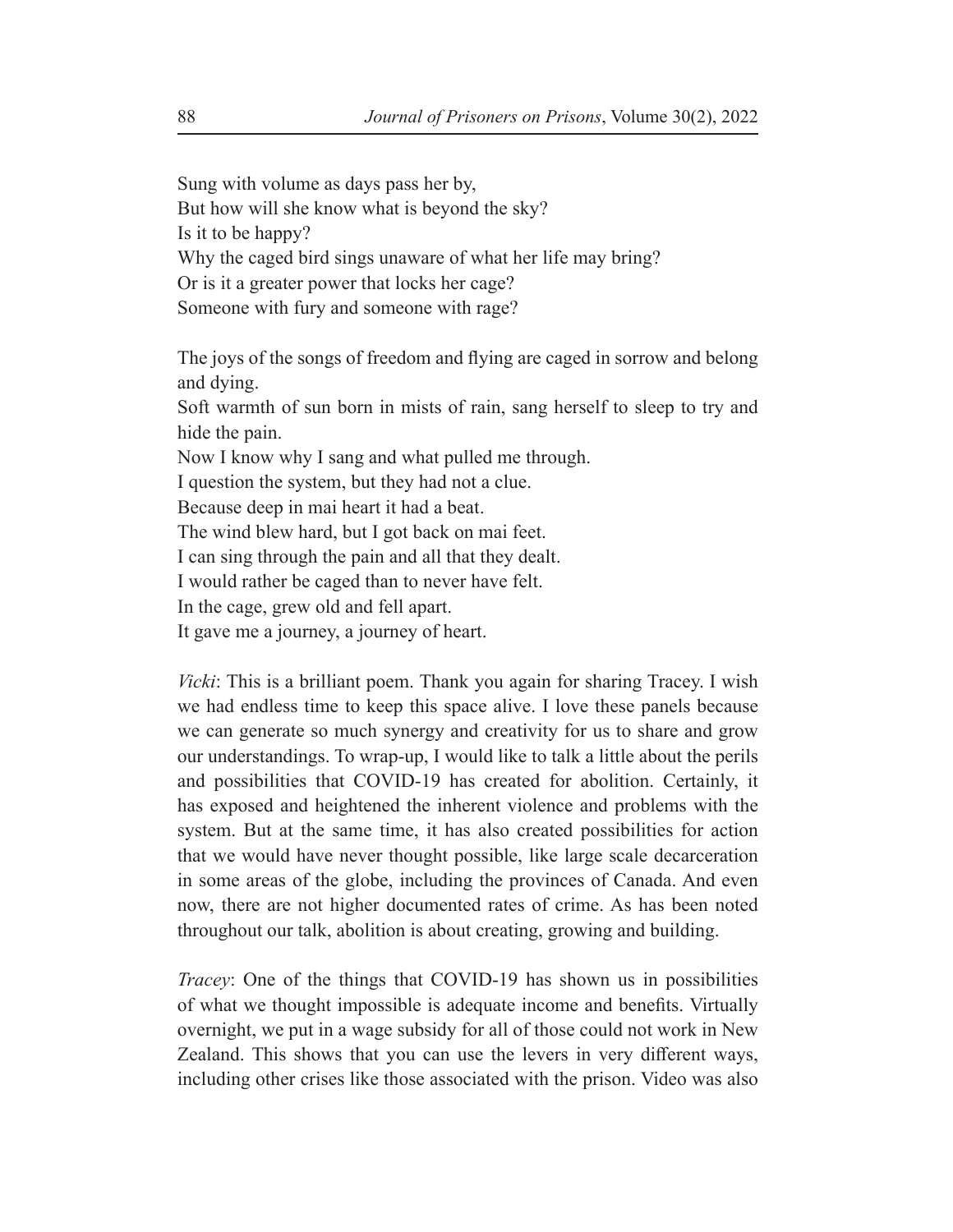never used to increase access to family and support, and that was implanted overnight. I think what it is showing us are the incredible levels of social change that we can do, and the way that communities themselves can support and help themselves. Think of the possibilities when you have local knowledge and resources within a community to meet the issues where and when social harm happens. As Linda Tuhiwai Smith (2021) says, "It is not the pursuit of the impossible. It is the pursuit of the possible". When we think about these problems as intractable, we think that it is impossible. COVID-19 opened us up to possibilities at a regulatory and personal level – a macro and micro level – that we can create quite different societies. And I think this can gives us great hope in the space of evolution.

*Sheri*: I don't know really what to say at this point, except that Tracey, I am a fan. I admire that you have your language and that you use it. I wish I had that. I never spoke my language growing up. I was spoken at, and I think my grandparents were also spoken at, but we lost our language along the way. Well, they did not lose the language. I think what happened is that the communication was lost. More like taken away. You need communication to have a meaningful connection with people. Our Indigenous people and First Nations people suffered without communication, the loss of culture, identity, and language. It is very heartbreaking. I am happy to be a part of this today. Anything that Vicki is on board with too because she's powerful, powerful people. And when I say powerful, I mean pure in their heart, but that fierceness that they carry, that pride, the justice and voices that they want to bring forward, I also admire that. That's one of the reasons that I continue to put each of my feet in front of each other and I keep moving forward. And I do not want to give up, and even in the hardest of days and hardest of times, when I do not think that I am worthy, I get up and I am still grateful for each and every day. Everything that I have been through that has brought me to where I am today.

My grandmother used to always wake me up and say, "you know, we all have the same, same day, the same time. Get up". She had a lot of disabilities and with all her stuff, she would just keep going. It makes me think that, even in the hardest of times, I have to get up and appreciate the day and be grateful and, you know, we could change the world one day at a time. I believe that if we keep pushing that we will heal each other. And if we take care of our women, I believe that the rest of the world will follow.